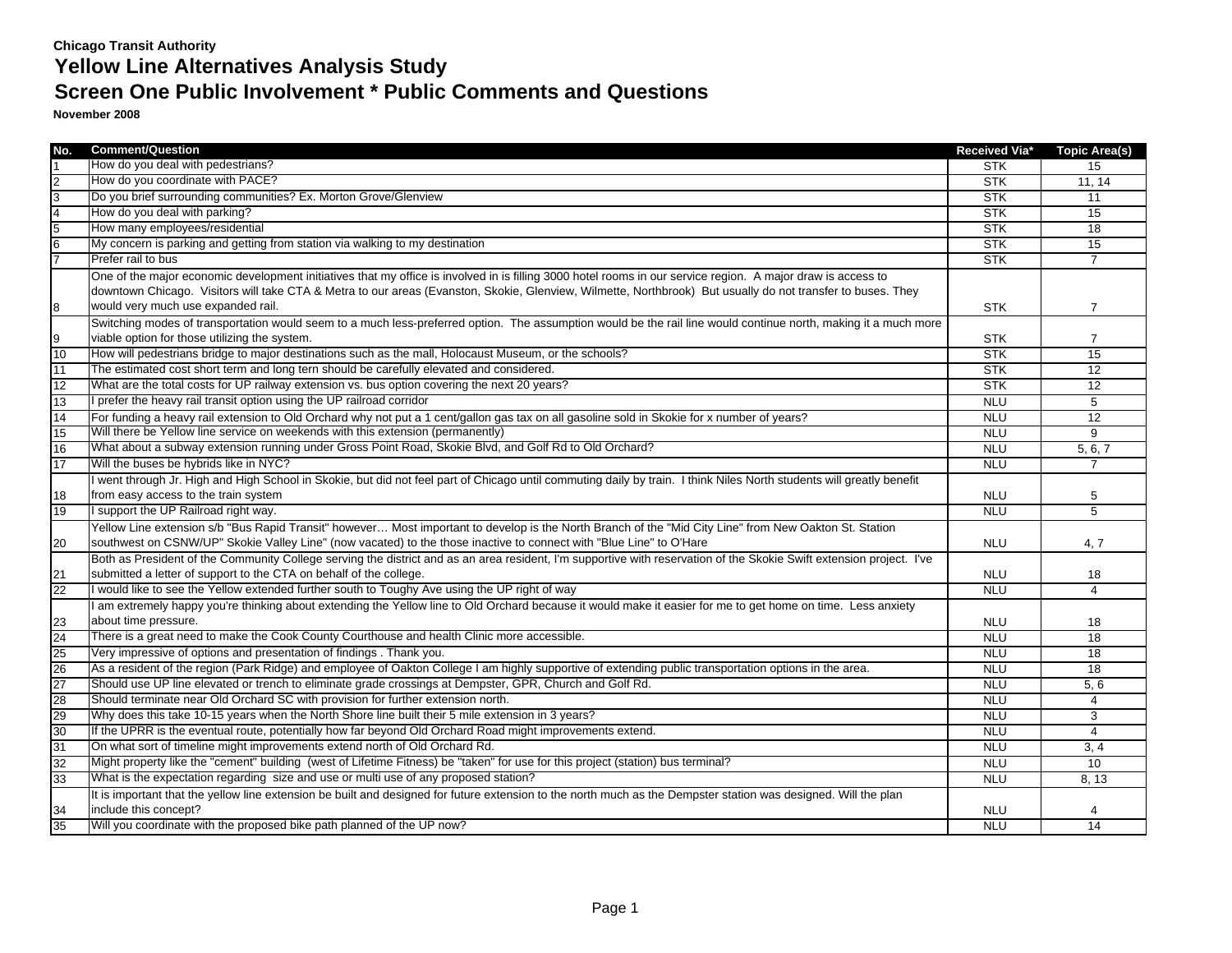| No. | <b>Comment/Question</b>                                                                                                                                               | Received Via* | <b>Topic Area(s)</b> |
|-----|-----------------------------------------------------------------------------------------------------------------------------------------------------------------------|---------------|----------------------|
|     | Being a Skokie resident for over 35 years, I am VERY concerned about the safety of the children. This area is densely populated with children who walk and ride       |               |                      |
| 36  | their bikes to school and after school activities. There is Jane Stenson School, The JCC and Webber Center, not to mention Niles North High School.                   | <b>NLU</b>    | 16                   |
|     | Using the UP Line heavy rail passes within 200 feet of an elementary school and several public parks. What consideration will be made for safety of children who      |               |                      |
| 37  | would have easy access to third rail dangers?                                                                                                                         | <b>NLU</b>    | 16                   |
| 38  | How does it alleviate traffic congestion- one has to drive to the station which would add to the traffic.                                                             | <b>NLU</b>    | 16                   |
|     | With the existing bus service people have been able to get to the court house as well as any place on the north shore. You can even get from Deerfield to the         |               |                      |
|     | courthouse by bus. I do not see what extending the Skokie Swift will do other than bring more congestion to the are. The people who drive, drive, they will not start |               |                      |
| 39  | taking public transportation just because it is there.                                                                                                                | <b>NLU</b>    | 16                   |
| 40  | If you run the swift at grade level, how can this eliminate the traffic congestion on Golf Rd and Old Orchard Rd at Rush Hour if train runs every 7-10 minutes?       | <b>NLU</b>    | 7, 16                |
| 41  | Will children attending Jane Stenson School, Old Orchard Middle School and Niles North have to cross tracks if the UPRF corridor?                                     | <b>NLU</b>    | 16                   |
| 42  | Who will pay for this?                                                                                                                                                | <b>NLU</b>    | 12                   |
| 43  | In last study, it was overstated that one in every household would ride the Swift. Where did they get these numbers?                                                  | <b>NLU</b>    | 2, 13                |
| 44  | Will we be notified sooner about the next meeting?                                                                                                                    | <b>NLU</b>    | 11                   |
| 45  | How will they be able to move the Electrical towers in the UPRF corridor to make room for 2 tracks?                                                                   | <b>NLU</b>    | 5, 16                |
| 46  | Has anyone gone to this area to see if this is feasible-1.3 miles when buses can be run.                                                                              | <b>NLU</b>    | 4,7                  |
| 47  | Do you know there is a 2 block residential area along the UPRF corridor.                                                                                              | <b>NLU</b>    | 10                   |
| 48  | Do you have order of costs for any of the all                                                                                                                         | <b>NLU</b>    | 12                   |
| 49  | Is it concern to make the route alternatives to be comparable with future extension say to Northfield?                                                                | <b>NLU</b>    | $\overline{4}$       |
| 50  | Why not extend it all the way to Northbrook Ct to take traffic off the Eden's?                                                                                        | <b>NLU</b>    | $\overline{4}$       |
| 51  | What can I do to rebuild the North Shore to Milwaukee?                                                                                                                | <b>NLU</b>    | 4                    |
|     | Now that the Yellow Line uses 3rd rail exclusively. I'd think that a "twist in the rout" to Old Orchard Shopping Center would be dangerous since it needs to go right |               |                      |
| 52  | past Niles North High School.                                                                                                                                         | <b>NLU</b>    | 5, 7, 15, 16         |
| 53  | I'm for using the old North Shores right of way since its straighter than the Eden's and that means straighter=faster.                                                | <b>NLU</b>    | 5                    |
| 54  | If the Swift uses the old UP tracks where the "station" be and what accommodations will there be for cars parking and pick up                                         | <b>NLU</b>    | 8, 15                |
| 55  | What is the status of the Oakton St. station?                                                                                                                         | <b>NLU</b>    | 8                    |
| 56  | How quickly will this happen if the Olympics are in Chicago?                                                                                                          | <b>NLU</b>    | 3                    |
| 57  | If the State of IL budget is in so much disarray who is paying for this?                                                                                              | <b>NLU</b>    | $\overline{12}$      |
| 58  | How does this alleviate traffic congestion                                                                                                                            | <b>NLU</b>    | 16                   |
| 59  | What about moving the electric towers on the UP line (Terminal Ave?)                                                                                                  | <b>NLU</b>    | 5.16                 |
|     |                                                                                                                                                                       |               |                      |
| 60  | Tonight is the 1st day of School-most parents are not here from Dist 68 or Dist 219- How will the safety of the children be addresses crossing Golf Rd/Church St.     | <b>NLU</b>    | 16                   |
| 61  | What impact have the school districts had in this process                                                                                                             | <b>NLU</b>    | 11                   |
| 62  | How much width increase will be needed for the UP Line (bus route or train elevated or grade) and or at the Skokie Blvd/Gross Pt. lines?                              | <b>NLU</b>    | 5, 6, 7              |
| 63  | Who will buy our homes? How will be notified when the time comes                                                                                                      | <b>NLU</b>    | 3, 10                |
| 64  | How can Politicians support a project that has not even been decided on- it has no funding- we are just discussing-right?                                             | <b>NLU</b>    | 1, 12                |
| 65  | A long time ago, the Skokie Swift was supposed to have had no more now there is money                                                                                 | <b>NLU</b>    | 12                   |
| 66  | Will the CTA in Evanston with have the Skokie swift at dodge Asbury or ridge for the train station                                                                    | <b>NLU</b>    | 4,8                  |
|     | Has any consideration been given to running a shuttle bus west on Dempster to Central/Harms, North to Old Orchard Rd. The bus could make stops at the                 |               |                      |
|     | courthouse and the various businesses down Old Orchard rd. If a rail line was initiated, a bus would still be necessary to transport passengers to the various        |               |                      |
| 67  | addresses on Old Orchard Rd.                                                                                                                                          | <b>NLU</b>    | 5, 7                 |
| 68  | The UP corridor option has been discussed for many years with no actions. How is this study different and more feasible than those in the past?                       | <b>NLU</b>    | 1, 2, 3              |
| 69  | Would the Skokie Blvd extension run parallel or above street level.                                                                                                   | <b>NLU</b>    | 5, 6                 |
| 70  | Safety issues related to Jane Stenson, Old Orchard Middle School, and Niles North HS students crossing grade level high voltage 3 rail track                          | <b>NLU</b>    | 16                   |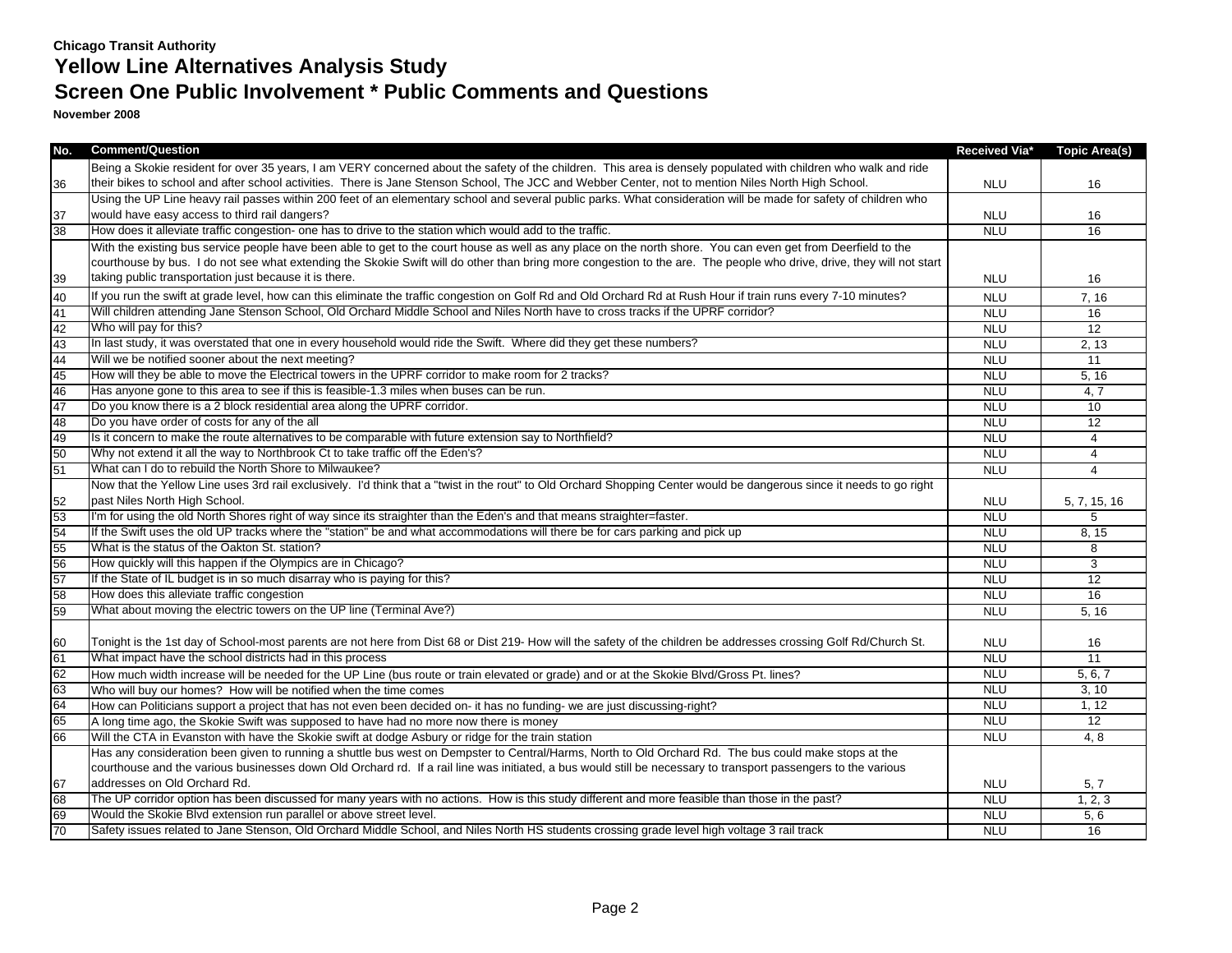# **Screen One Public Involvement \* Public Comments and Questions**

| No. | <b>Comment/Question</b>                                                                                                                                                                                                                                                                                                                                                                                                                                                                                                                                                                                                                                                                                                                                                                                                                                                                                                                                                                                                                                                                                           | Received Via* | <b>Topic Area(s)</b> |
|-----|-------------------------------------------------------------------------------------------------------------------------------------------------------------------------------------------------------------------------------------------------------------------------------------------------------------------------------------------------------------------------------------------------------------------------------------------------------------------------------------------------------------------------------------------------------------------------------------------------------------------------------------------------------------------------------------------------------------------------------------------------------------------------------------------------------------------------------------------------------------------------------------------------------------------------------------------------------------------------------------------------------------------------------------------------------------------------------------------------------------------|---------------|----------------------|
|     |                                                                                                                                                                                                                                                                                                                                                                                                                                                                                                                                                                                                                                                                                                                                                                                                                                                                                                                                                                                                                                                                                                                   |               |                      |
| 71  | Consideration of rush hour congestion on Golf Rd and Old Orchard Rd (already under construction to widen Old Orchard Rd somehow to handle existing traffic                                                                                                                                                                                                                                                                                                                                                                                                                                                                                                                                                                                                                                                                                                                                                                                                                                                                                                                                                        | <b>NLU</b>    | 16                   |
|     | The extremely high costs required to renovate the Dempster St. station (\$21M-\$32M). The cost to build at station at Old Orchard (\$36 m-\$43 m). These different                                                                                                                                                                                                                                                                                                                                                                                                                                                                                                                                                                                                                                                                                                                                                                                                                                                                                                                                                |               |                      |
|     | alternatives for the rails costing from \$73 M to \$202 M. these costs for a 1.75 mile extension total \$130 M-\$277 M or \$74M -\$158 M/mile. Based on the increased                                                                                                                                                                                                                                                                                                                                                                                                                                                                                                                                                                                                                                                                                                                                                                                                                                                                                                                                             |               |                      |
|     | ridership expected this results in a capital cost of \$9250 increased ridership-day-year based on a 10 year life. A taxi would probably be less expensive. This doesn't                                                                                                                                                                                                                                                                                                                                                                                                                                                                                                                                                                                                                                                                                                                                                                                                                                                                                                                                           |               |                      |
| 72  | include the operational cost.                                                                                                                                                                                                                                                                                                                                                                                                                                                                                                                                                                                                                                                                                                                                                                                                                                                                                                                                                                                                                                                                                     | <b>NLU</b>    | 2, 12                |
| 73  | These costs do not include the costs required to move some electrical towers necessitated by 2-track system. The condemnation of properties in the path, or the<br>procurement of new rapid transit cars at \$6mil                                                                                                                                                                                                                                                                                                                                                                                                                                                                                                                                                                                                                                                                                                                                                                                                                                                                                                | <b>NLU</b>    | 2, 12                |
| 74  | It seems that shuttle buses (and CTA #97) could handle these riders at a much lower cost                                                                                                                                                                                                                                                                                                                                                                                                                                                                                                                                                                                                                                                                                                                                                                                                                                                                                                                                                                                                                          | <b>NLU</b>    | 3, 7, 12             |
| 75  | Parking facilities would need to be built unless the plan is to take over the student parking lot at Niles North                                                                                                                                                                                                                                                                                                                                                                                                                                                                                                                                                                                                                                                                                                                                                                                                                                                                                                                                                                                                  | <b>NLU</b>    | 15                   |
| 76  | The premise that the extension would result in increased ridership was based on a study which no one I am aware of participated in                                                                                                                                                                                                                                                                                                                                                                                                                                                                                                                                                                                                                                                                                                                                                                                                                                                                                                                                                                                | <b>NLU</b>    | 2, 13                |
|     | The 3 alternatives presented include: A. The station at Old Orchard Rd and the UPRR tracks would require riders to walk many blocks (crossing I-94) to Old<br>Orchard or many more blocks to the Cook County Courthouse. B. The station in the Niles North parking lot with the tracks running along Golf Road. This would<br>close the student lot at Niles North and be still further away from the courthouse. how could a train run down Golf Road efficiently? C. The station at Old Orchard                                                                                                                                                                                                                                                                                                                                                                                                                                                                                                                                                                                                                 |               |                      |
| 77  | Road East of i-94, again in the Niles North parking lot.                                                                                                                                                                                                                                                                                                                                                                                                                                                                                                                                                                                                                                                                                                                                                                                                                                                                                                                                                                                                                                                          | <b>NLU</b>    | 5, 15                |
| 78  | In June 2007, the CTA threatened to discontinue service on the Skokie Swift if they didn't receive funding for continued operations. A letter was faxed to Mr. Ron<br>Huberman relative to this issue. There was no response.                                                                                                                                                                                                                                                                                                                                                                                                                                                                                                                                                                                                                                                                                                                                                                                                                                                                                     | <b>NLU</b>    | 17                   |
| 79  | Last week (Aug 21st, 2008) District 219 initiated a shuttle to move employees from the Morton Grove Metra Station and the Skokie Swift Station to both Niles North<br>and Niles West. This seems to be a step in the right direction                                                                                                                                                                                                                                                                                                                                                                                                                                                                                                                                                                                                                                                                                                                                                                                                                                                                              | <b>NLU</b>    | 18                   |
| 80  | We would have liked to have more that 3 business days notice prior to this meeting, which would have allowed us to notify many additional interested parties.                                                                                                                                                                                                                                                                                                                                                                                                                                                                                                                                                                                                                                                                                                                                                                                                                                                                                                                                                     | <b>NLU</b>    | 11                   |
| 81  | Also, it would have been nice to know what the agenda for the meeting was (open house vs. resident forum) without contacting the Pioneer Press, the CTA and<br>Congresswoman Jan Schakowsky's office.                                                                                                                                                                                                                                                                                                                                                                                                                                                                                                                                                                                                                                                                                                                                                                                                                                                                                                             | <b>NLU</b>    | 11                   |
|     | sir, the last time I checked, the residents of the city of Chicago were, as they have been for quite some time now, asking for improvements in the quality and<br>quantity of their mass transit. Also, the last time I checked, Skokie had not been annexed in to the city of Chicago. neither had Evanston, Wilmette, or oak park.<br>(forgive me if I've left any other suburbs out but I'm sure you know where I'm taking this). And let's not forget that we haven't exactly been overwhelmed with<br>complaints about the lack of a way to get to old orchard.<br>the point, of course, is that while the CTA squanders money outside the environs of the city service inside suffers, the CTA should be planning for the withdrawal of<br>all service extending beyond the city limits. if the citizens of Wilmette value having mass transit take them to a place where they may board CTA trains to further<br>their journey, then they should be prepared to pay what that services costs in real dollars-not dollars appropriated from the bus routes, or subway and EI routes<br>that serve the city. |               |                      |
| 82  | you are wasting the hardworking citizens of Chicago's money and you should be ashamed of yourself for doing so.                                                                                                                                                                                                                                                                                                                                                                                                                                                                                                                                                                                                                                                                                                                                                                                                                                                                                                                                                                                                   | <b>EMAIL</b>  | 3, 4, 12             |
| 83  | See Appendix 83                                                                                                                                                                                                                                                                                                                                                                                                                                                                                                                                                                                                                                                                                                                                                                                                                                                                                                                                                                                                                                                                                                   | <b>EMAIL</b>  | 3, 4, 12, 14         |
|     | I would like the CTA to expand in Skokie by rail, not bus. I work at DePaul University near the Fullerton stop on the Red line and would like to move to Skokie for<br>good schools and more affordable housing than in Chicago. A rail line would make it easier for me to commute from home to work. I am only considering moving<br>where the EI connects easily with the Fullerton station because buses are slow, too far apart, and I can't read on them. I also would be interested in any commuting<br>using Metra lines that connect with Fullerton. The Clybourne station is a little too scary and far to walk to from DePaul and DePaul doesn't have a shuttle.                                                                                                                                                                                                                                                                                                                                                                                                                                       |               |                      |
| 84  | Thanks for considering this                                                                                                                                                                                                                                                                                                                                                                                                                                                                                                                                                                                                                                                                                                                                                                                                                                                                                                                                                                                                                                                                                       |               | $\overline{7}$       |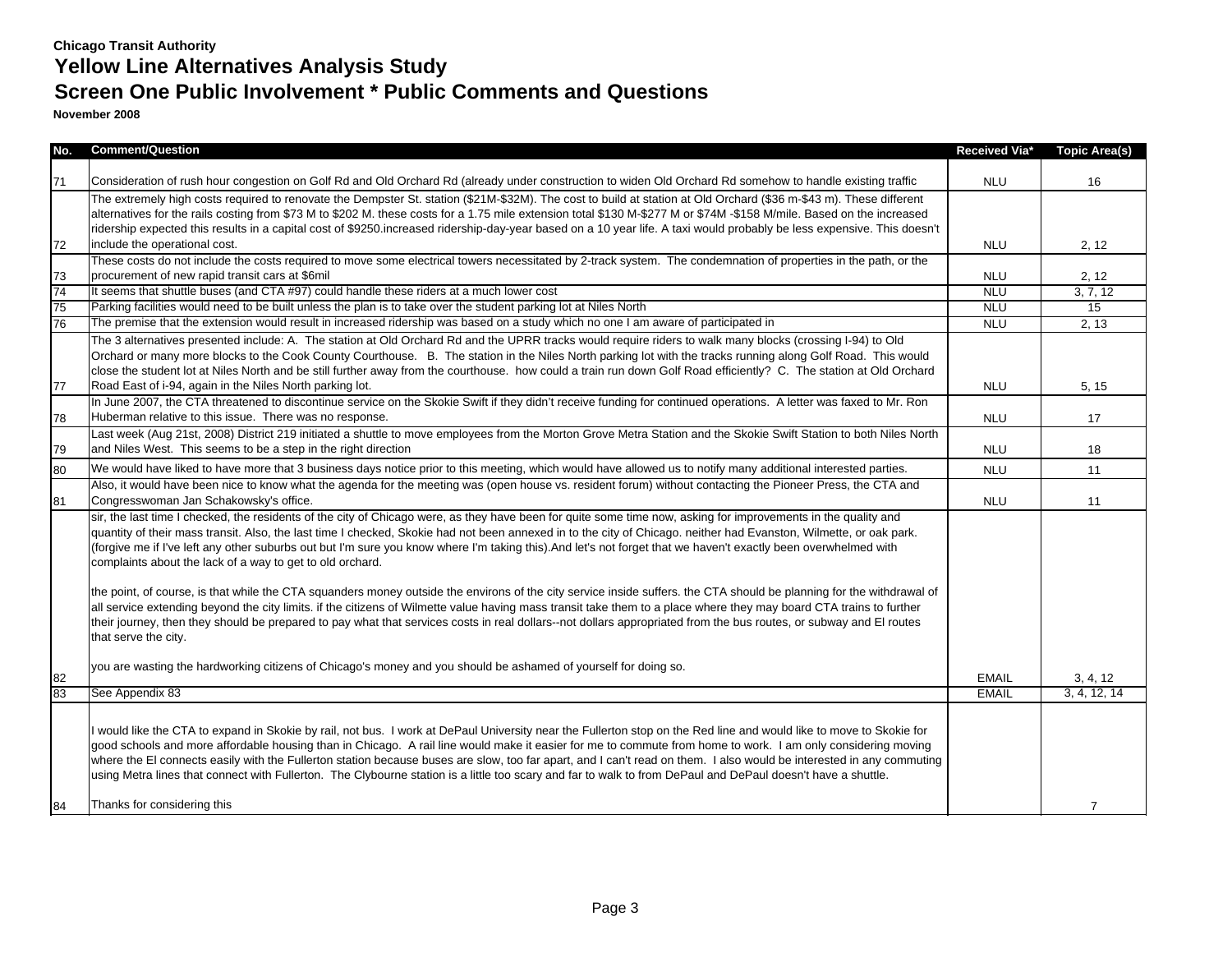| No. | <b>Comment/Question</b>                                                                                                                                                                                                                                                                                                                                                                                                                                                                                                                                                                                                                                                                                                                                                                                                                                                                                                                                                                                                                                                                                                                                                                                                                                                                                                                                                                                                                                                                                                                                                                                                                                         | Received Via* | <b>Topic Area(s)</b> |
|-----|-----------------------------------------------------------------------------------------------------------------------------------------------------------------------------------------------------------------------------------------------------------------------------------------------------------------------------------------------------------------------------------------------------------------------------------------------------------------------------------------------------------------------------------------------------------------------------------------------------------------------------------------------------------------------------------------------------------------------------------------------------------------------------------------------------------------------------------------------------------------------------------------------------------------------------------------------------------------------------------------------------------------------------------------------------------------------------------------------------------------------------------------------------------------------------------------------------------------------------------------------------------------------------------------------------------------------------------------------------------------------------------------------------------------------------------------------------------------------------------------------------------------------------------------------------------------------------------------------------------------------------------------------------------------|---------------|----------------------|
| 85  | Any extension of the Yellow Line should be by rail, not bus. The right of way for the extension from Dempster to Old Orchard Rd is already available.<br>It makes more sense to extend the tracks north. The Old Orchard area is a congested, densely built up area and the ridership is already there.<br>People prefer traveling on trains instead of buses. If the route is extended with buses, then riders would have to transfer from the trains to buses at Dempster to<br>continue to Old Orchard Rd. This is highly inconvenient. Furthermore, if there were commuter parking at Old Orchard Rd, additional commuters might leave their<br>cars and ride the train downtown from there. With the addition of the Oakton St stop, eventually the Yellow Line might served enough riders so that some trains<br>could be run past Howard all the way downtown (Yellow Line express) like the Purple Line express does now.                                                                                                                                                                                                                                                                                                                                                                                                                                                                                                                                                                                                                                                                                                                               | <b>EMAIL</b>  | 7, 8, 9              |
|     | Regarding the CTA's seeking public comment on the plans to extend yellow line service farther north, in my opinion, the farther it is extended, the better. Certainly,<br>the train ought to go at least to a stop at Old Orchard Road. It wasn't clear to me from the Tribune article just where the Union Pacific tracks are, along which the<br>train could run. However, it makes sense to keep the trains on existing railroad right of way, whether it is currently being used or not, rather than have it interfering<br>with pedestrian and automobile traffic on Grosse Point or Skokie Blvd. The right of way where tracks formerly ran north to the west of Eden's Expressway at least<br>as far as Winnetka Road (to my knowledge), would make an excellent right of way for extended rapid transit. If it only ran as far as Old Orchard Rd., a stop near<br>Niles North HS or National-Louis would still enable people to easily reach the mall and courthouse via light rail, as well as provide much enhanced commuter                                                                                                                                                                                                                                                                                                                                                                                                                                                                                                                                                                                                                          |               |                      |
| 86  | service the resident population which includes myself. I'm looking forward to implementation of the project.                                                                                                                                                                                                                                                                                                                                                                                                                                                                                                                                                                                                                                                                                                                                                                                                                                                                                                                                                                                                                                                                                                                                                                                                                                                                                                                                                                                                                                                                                                                                                    | <b>EMAIL</b>  | 4, 5, 7              |
| 87  | I have read the newspaper report of this future extension. I would have thought that a rail extension would be less polluting and have greater long term benefits.<br>More so if the price of gas continues to increase.                                                                                                                                                                                                                                                                                                                                                                                                                                                                                                                                                                                                                                                                                                                                                                                                                                                                                                                                                                                                                                                                                                                                                                                                                                                                                                                                                                                                                                        | <b>EMAIL</b>  | 7, 16                |
|     | I work at Oakton Community College, Des Plaines Campus, in the Institutional Research Dept. and I am requesting copies of your visual displays for "Skokie Swift<br>Extension"<br>which were used at a public<br>meeting at National Louis University on 8/26/08.<br>Please let me know if this is possible or where I might be able to obtain these.                                                                                                                                                                                                                                                                                                                                                                                                                                                                                                                                                                                                                                                                                                                                                                                                                                                                                                                                                                                                                                                                                                                                                                                                                                                                                                           |               |                      |
| 88  | Thank you.                                                                                                                                                                                                                                                                                                                                                                                                                                                                                                                                                                                                                                                                                                                                                                                                                                                                                                                                                                                                                                                                                                                                                                                                                                                                                                                                                                                                                                                                                                                                                                                                                                                      | <b>EMAIL</b>  | 11                   |
| 89  | See Appendix 89                                                                                                                                                                                                                                                                                                                                                                                                                                                                                                                                                                                                                                                                                                                                                                                                                                                                                                                                                                                                                                                                                                                                                                                                                                                                                                                                                                                                                                                                                                                                                                                                                                                 | <b>EMAIL</b>  | 8, 9                 |
| 90  | Thank you! I appreciate having the opportunity to be heard!                                                                                                                                                                                                                                                                                                                                                                                                                                                                                                                                                                                                                                                                                                                                                                                                                                                                                                                                                                                                                                                                                                                                                                                                                                                                                                                                                                                                                                                                                                                                                                                                     | <b>EMAIL</b>  | 18                   |
| 91  | Thank you first for asking for input on the Skokie Swift expansion.<br>travel by train every weekday for work to the downtown loop area--and frequently on the weekend now too--with the expansion to weekend Swift train runs.<br>By catching the 6:15 a.m. yellow line---I am walking into the Merchandise Mart at 7:00 am.--45 minute commute. This doesn't include my walk from the Mart to my<br>actual office---nor the time spent driving to the train, parking, paying for parking and allowing enough time to board. Overall--it is just over an hour.<br>So, by adding additional stops---my commute will only extend in time. I really hate to see this happen! The current Swift line is not at capacity--even during Cubs<br>baseball. The parking lot is very empty in the mornings---and commuters can travel easily to park and ride.<br>Please do not allow additional stops that will only encourage a longer commute for us busy professionals.<br>With the reverse commute home--spending two hours a day on the EI is not healthy. If additional stops are added, I will definitely consider driving to downtown, as<br>a 13 mile drive can be accomplished so much easier and in a more timely manner.<br>Feel free to ask me any additional questions---I really hope that we keep the Yellow line SWIFT.<br>My overall thought is that any area residents can easily commute to Howard or Skokie--and additional stops are just not needed.<br>Thank you so much.<br>For all of us who live north of Dempster St. in Skokie and south of Lake St. in Wilmette, a Yellow Line extension to Old Orchard and its several connecting busses | <b>EMAIL</b>  | 5, 8                 |
|     | would be most welcomed for myriad reasons. Thank you.                                                                                                                                                                                                                                                                                                                                                                                                                                                                                                                                                                                                                                                                                                                                                                                                                                                                                                                                                                                                                                                                                                                                                                                                                                                                                                                                                                                                                                                                                                                                                                                                           | <b>EMAIL</b>  | 18                   |
| 92  |                                                                                                                                                                                                                                                                                                                                                                                                                                                                                                                                                                                                                                                                                                                                                                                                                                                                                                                                                                                                                                                                                                                                                                                                                                                                                                                                                                                                                                                                                                                                                                                                                                                                 |               |                      |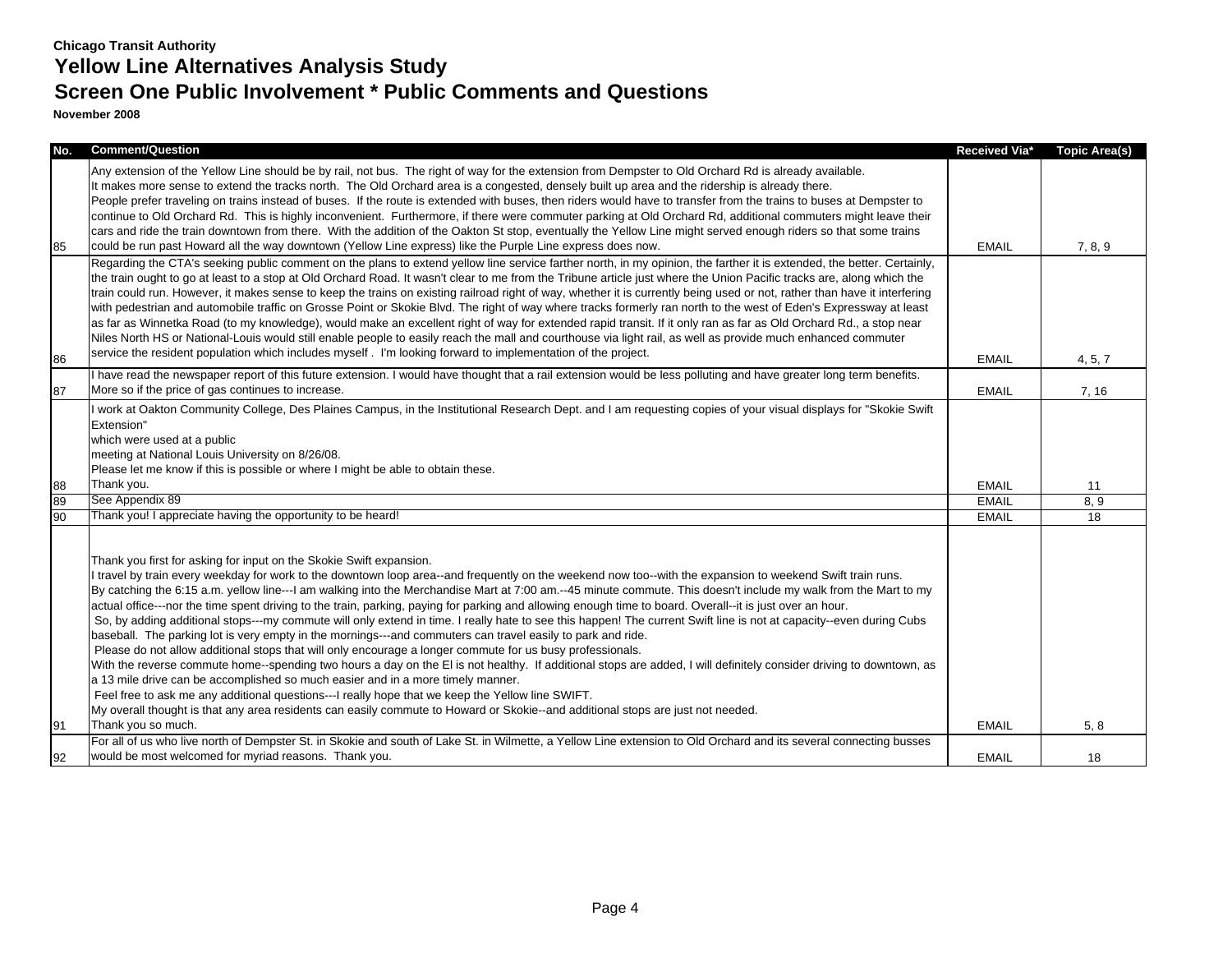## **Screen One Public Involvement \* Public Comments and Questions**

| No. | <b>Comment/Question</b>                                                                                                                                                                                                                 | Received Via*                                                                                                | <b>Topic Area(s)</b> |
|-----|-----------------------------------------------------------------------------------------------------------------------------------------------------------------------------------------------------------------------------------------|--------------------------------------------------------------------------------------------------------------|----------------------|
|     |                                                                                                                                                                                                                                         |                                                                                                              |                      |
|     | Thank you for spending time with me after the meeting on Aug. 26.                                                                                                                                                                       |                                                                                                              |                      |
|     | I would like to formally respond to the question of which alternative I am in favor of. Of the 2 alternatives listed, only the Bus Rapid Transit is acceptable to me.                                                                   | <b>EMAIL</b><br><b>EMAIL</b><br><b>EMAIL</b><br><b>EMAIL</b><br><b>EMAIL</b><br><b>EMAIL</b><br><b>EMAIL</b> |                      |
|     | The Heavy Rail alternative leads to many safety, cost, and timing issues.                                                                                                                                                               |                                                                                                              |                      |
|     | There are many other alternatives that were either eliminated or not considered in the first place which I believe would more easily satisfy the needs of the area.                                                                     |                                                                                                              |                      |
|     | Two possible alternatives are:                                                                                                                                                                                                          |                                                                                                              |                      |
|     | 1) Express buses which could run exclusively to one of the three major end-points, the Court House, Old Orchard, and Rush North Shore Hospital.                                                                                         |                                                                                                              |                      |
| 93  | 2) Express buses which would loop around the three major end-points from the Dempster St. Station                                                                                                                                       |                                                                                                              | 5, 7, 12, 16         |
|     | I wholeheartedly agree that the swift should go all the way to Westfield Old Orchard and, if possible, to the Skokie Court House.                                                                                                       |                                                                                                              |                      |
| 94  | I have been mentioning this for a long time; writing letters to the CTA.                                                                                                                                                                |                                                                                                              | 18                   |
|     |                                                                                                                                                                                                                                         |                                                                                                              |                      |
|     | It has been proven time and again that rail-based transit is preferred by suburbanites far beyond bus. Bus-based systems are limited beyond use of a dedicated                                                                          |                                                                                                              |                      |
|     | corridor such as the ex-CNS&M/CNW (now UP) corridor. Any additions to the current plan will be hampered by roads and the traffic flow. A light rail extension would                                                                     |                                                                                                              |                      |
|     | be the first logical step in an entire network of future North Shore routes that could extend over the entire North Cook and Lake County areas. There are several                                                                       |                                                                                                              |                      |
|     | good extant systems that North Cook could look to including Boise, Idaho http://www.idahostatesman.com/localnews/story/405024.html and lowly Little Rock                                                                                |                                                                                                              |                      |
|     | http://www.masstransitmag.com/publication/article.jsppubld=1&id=1217&pageNum=3 plus the amazing Max system in Portland, OR.In short, I support the RTA                                                                                  |                                                                                                              |                      |
| 95  | focusing on rail-based (with CTA-style heavy rail near the bottom) options.                                                                                                                                                             |                                                                                                              | $\overline{7}$       |
|     | It is a BAD idea! CTA has funding problem years after years and is in no position to take on another project. We already have #97 bus running. They are nearly                                                                          |                                                                                                              |                      |
|     | empty between Skokie Swift and Old Orchard.                                                                                                                                                                                             |                                                                                                              |                      |
| 96  | CTA does not need another elephant!                                                                                                                                                                                                     |                                                                                                              | 12, 17, 18           |
|     | was very pleased to receive a courtesy notice regarding the CTA public comment period.                                                                                                                                                  |                                                                                                              |                      |
|     | think that extending the yellow line to Old Orchard Road is a wonderful idea, it would be very useful to me personally, as I would use it daily. It would also be a                                                                     |                                                                                                              |                      |
|     | great relief to traffic congestion in the area. Since the railroad right-of-way is already present, it seems to be a sensible and cost effective way to serve the<br>Glenview, West Evanston and North Skokie residents and businesses. |                                                                                                              |                      |
|     | thank you for including me in the mailing list of informed residents of the area.                                                                                                                                                       |                                                                                                              | 18                   |
| 97  | I think Rail transit is the better option than Bus transit under the situation of higher and higher gas price, because I think Rail transit is electrical. From aspect of                                                               |                                                                                                              |                      |
|     | technology, CTA should apply some new technologies (such as new type of rails, cars, noise-proof walls, or trench) to this extension, so that noise pollution would                                                                     |                                                                                                              |                      |
| 98  | be reduced to the minimum level.                                                                                                                                                                                                        |                                                                                                              | 7, 16                |
| 99  | See Appendix 99                                                                                                                                                                                                                         |                                                                                                              | 5, 7, 8, 9, 14       |
|     |                                                                                                                                                                                                                                         |                                                                                                              |                      |
|     | Although I am not well informed on the proposed yellow line extension, generally I believe this extension would be unnecessary. I realize convenience is always an                                                                      |                                                                                                              |                      |
|     | issue and I am happy to see that the CTA is seeking to improve service, however, the Skokie Swift Terminal is already rather close to Old Orchard. If more service                                                                      |                                                                                                              |                      |
|     | is required to Old Orchard, perhaps increased bus service would be more cost effective and almost equally convenient. Also, I am always hearing of route closures                                                                       |                                                                                                              |                      |
|     | in other parts of the city. I wonder if it would be a better use of the CTA funds to re-open some of those service lines or improve the service in areas where routes                                                                   |                                                                                                              |                      |
|     | are in jeopardy. It seems to me that the infrastructure cost for extending the Yellow Line would outweigh the slight improvement in convenience and service.                                                                            |                                                                                                              |                      |
| 100 | Thank you for taking the time to survey our area.                                                                                                                                                                                       | <b>EMAIL</b>                                                                                                 | 7, 12                |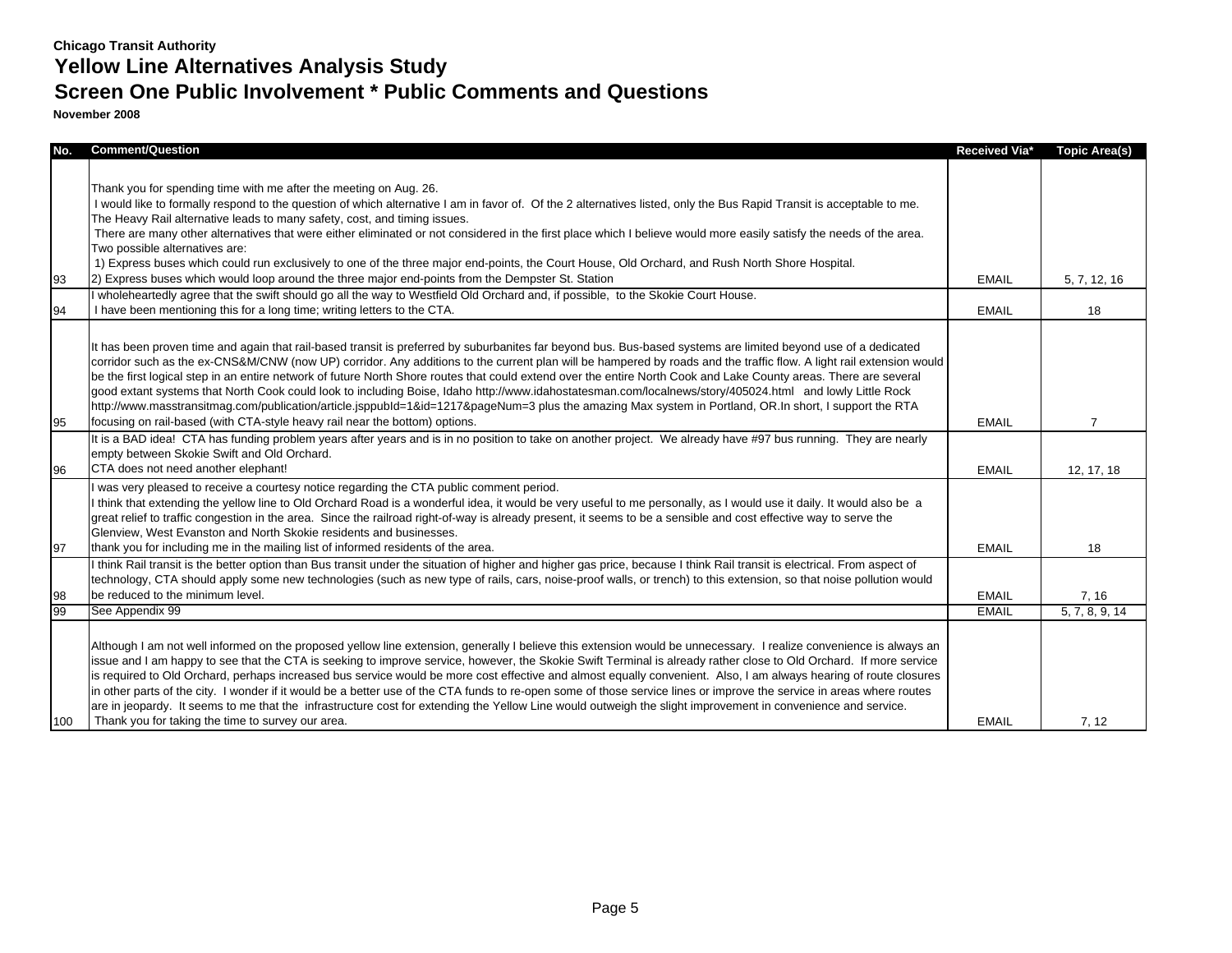| No. | <b>Comment/Question</b>                                                                                                                                                     | Received Via* | Topic Area(s)      |
|-----|-----------------------------------------------------------------------------------------------------------------------------------------------------------------------------|---------------|--------------------|
|     | By all means extend the Yellow Line north to Old Orchard. It would be advisable to put it on elevated tracks to avoid cross guards and traffic disruption on                |               |                    |
|     | Dempster, Church Streets and Golf Road.                                                                                                                                     |               |                    |
|     | The station at Old Orchard should be modeled to be "passenger-friendly". Passengers entering from Old Orchard shopping center can walk across a balcony to                  |               |                    |
|     | avoid car traffic into the center (another reason to have the train on elevated tracks). And an entrance for students from Niles North HS should be configured into         |               |                    |
|     | the station as well. Bus stations for Old Orchard Road and Golf Road should be included. The goal here should get people to use mass transit instead of the car.            |               |                    |
|     | I know further extensions are not in the CTA/RTA's budgets now, but should be considered in the future. Stations at Lake Ave (Wilmette), Willow Road                        |               |                    |
|     | (Northfield), Dundee Road & Tower(Northbrook), Lake-Cook, Deerfield Road (Deerfield), State Road 60 (Lake Forest)--perhaps up to Great America in Gurnee                    |               |                    |
|     | should be considered.                                                                                                                                                       |               |                    |
|     | As for a station in Evanston, build it at Dodge Ave. It's close to Evanston HS and has the most accessibility to buses.<br>I hope CTA funding will be resolved soon.        |               |                    |
|     |                                                                                                                                                                             |               |                    |
| 101 |                                                                                                                                                                             | <b>EMAIL</b>  | 3, 4, 6, 8, 12, 15 |
|     | am very much in favor of extending the Yellow Line to Old Orchard road.                                                                                                     |               |                    |
|     | That would make it much easier for me and the other workers in the vicinity to commute directly to our places of employment. The best plan is to extend the tracks          |               |                    |
|     | so we can ride the train all the way to Old Orchard road. This will be a tremendous boost to all of the local businesses as well as the court house and hospital. It        |               |                    |
|     | makes no sense to have to transfer to a bus.                                                                                                                                |               |                    |
| 102 | Special bus lanes will also tie up traffic in the area and increase the chances of vehicle accidents.                                                                       | <b>EMAIL</b>  | 7                  |
|     | We want a bus, not rail extension, and do not want anything run along the existing right of way. It will disrupt traffic on too many major (and minor) streets, become      |               |                    |
| 103 | noisy and unsafe for children, and devalue adjacent and surrounding property values.                                                                                        | <b>USPS</b>   | 5, 7, 10, 16       |
| 104 | We want a bus, not rail extension, and do not want anything run along the existing right of way.                                                                            | <b>USPS</b>   | 5, 7               |
| 105 | We want a bus, not rail extension, and do not want anything run along the existing right of way.                                                                            | <b>USPS</b>   | 5, 7               |
| 106 | We want a bus, not rail extension, and do not want anything run along the existing right of way.                                                                            | <b>USPS</b>   | 5, 7               |
| 107 | We want a bus, not rail extension, and do not want anything run along the existing right of way.                                                                            | <b>USPS</b>   | 5, 7               |
| 108 | We want a bus, not rail extension, and do not want anything run along the existing right of way.                                                                            | <b>USPS</b>   | 5, 7               |
| 109 | We want a bus, not rail extension, and do not want anything run along the existing right of way.                                                                            | <b>USPS</b>   | 5, 7               |
| 110 | We want a bus, not rail extension, and do not want anything run along the existing right of way.                                                                            | <b>USPS</b>   | 5, 7               |
| 111 | We want a bus, not rail extension, and do not want anything run along the existing right of way.                                                                            | <b>USPS</b>   | 5, 7               |
| 112 | We want a bus, not rail extension, and do not want anything run along the existing right of way.                                                                            | <b>USPS</b>   | 5, 7               |
| 113 | We want a bus, not rail extension, and do not want anything run along the existing right of way.                                                                            | <b>USPS</b>   | 5, 7               |
| 114 | We want a bus, not rail extension, and do not want anything run along the existing right of way.                                                                            | <b>USPS</b>   | 5, 7               |
| 115 | We want a bus, not rail extension, and do not want anything run along the existing right of way.                                                                            | <b>USPS</b>   | 5, 7               |
|     |                                                                                                                                                                             |               |                    |
| 116 | Just informed of the Yellow line expansion. I would like to be included in any further meetings. Please send me any information that was distributed in the past.           | <b>USPS</b>   | 11                 |
|     | I would like to see Yellow Line extended via "heavy rail transit" option. (& need bike parking) But service needs improving! Trains must arrive as per published            |               |                    |
| 117 | schedule they must be reliable and dependable. Otherwise, I have Metra options at Glenview and Wilmette.                                                                    | <b>USPS</b>   | 7, 15              |
| 118 | Recommend heavy rail to Old Orchard Rd (like it was years ago) and then a shuttle bus to Old Orchard and the County Court Building                                          | <b>USPS</b>   |                    |
|     | Are Skokie Police ready to step up monitoring for "suspicious" persons arriving/uptick in shoplifting and other criminal activity likely to rise if extension of the Yellow |               |                    |
|     | Line? Are Glenview police going to increase presence in my neighborhood- next to Old Orchard Center. Yes, benefit of line extension should be jobs- more people             |               |                    |
| 119 | can get to work and hopefully there will be more jobs. Appreciate opportunity to comment.                                                                                   | <b>USPS</b>   | 16                 |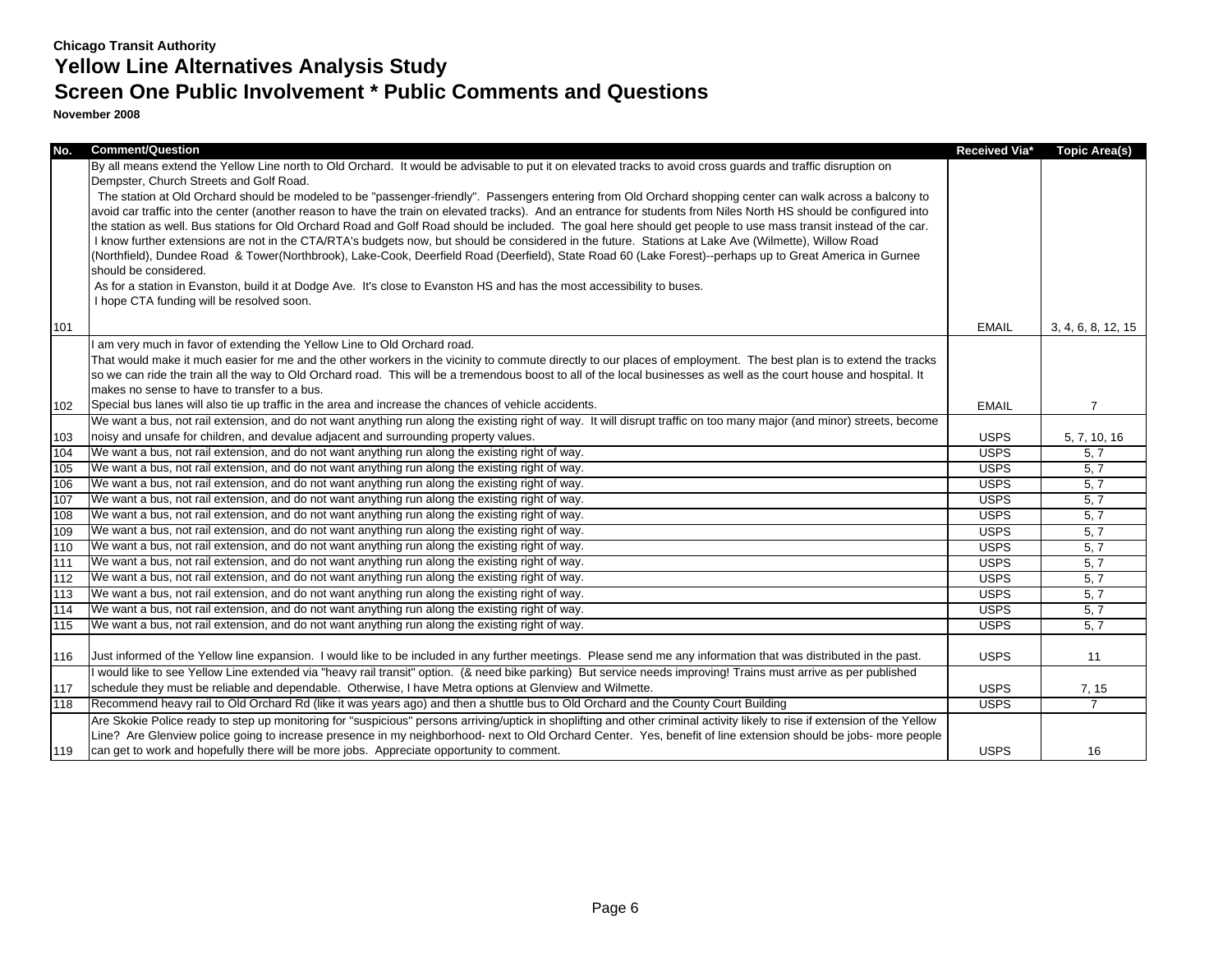# **Screen One Public Involvement \* Public Comments and Questions**

| No. | <b>Comment/Question</b>                                                                                                                                                                                                                                                                                                                                                                                                                                                                                                                                                                                                                                                                                                                                                                                                                                                                                                                                                                                                  | Received Via* | Topic Area(s)  |
|-----|--------------------------------------------------------------------------------------------------------------------------------------------------------------------------------------------------------------------------------------------------------------------------------------------------------------------------------------------------------------------------------------------------------------------------------------------------------------------------------------------------------------------------------------------------------------------------------------------------------------------------------------------------------------------------------------------------------------------------------------------------------------------------------------------------------------------------------------------------------------------------------------------------------------------------------------------------------------------------------------------------------------------------|---------------|----------------|
|     | Our family lives in southeast Glenview, right at the border of Skokie & Wilmette. Our property is adjacent to the UP railroad that is under consideration for this<br>expansion.                                                                                                                                                                                                                                                                                                                                                                                                                                                                                                                                                                                                                                                                                                                                                                                                                                         |               |                |
|     | My comments/concerns are as follows:<br>Noise pollution                                                                                                                                                                                                                                                                                                                                                                                                                                                                                                                                                                                                                                                                                                                                                                                                                                                                                                                                                                  |               |                |
|     | Increased traffic                                                                                                                                                                                                                                                                                                                                                                                                                                                                                                                                                                                                                                                                                                                                                                                                                                                                                                                                                                                                        |               |                |
|     | Delayed traffic from stops at train crossings                                                                                                                                                                                                                                                                                                                                                                                                                                                                                                                                                                                                                                                                                                                                                                                                                                                                                                                                                                            |               |                |
|     | What impact will this have on our property value<br>Transient or undesirable foot traffic                                                                                                                                                                                                                                                                                                                                                                                                                                                                                                                                                                                                                                                                                                                                                                                                                                                                                                                                |               |                |
|     | Added congestion to an already congested area                                                                                                                                                                                                                                                                                                                                                                                                                                                                                                                                                                                                                                                                                                                                                                                                                                                                                                                                                                            |               |                |
|     | Not enough industry to support reverse commute employment theory                                                                                                                                                                                                                                                                                                                                                                                                                                                                                                                                                                                                                                                                                                                                                                                                                                                                                                                                                         |               |                |
| 120 |                                                                                                                                                                                                                                                                                                                                                                                                                                                                                                                                                                                                                                                                                                                                                                                                                                                                                                                                                                                                                          | <b>EMAIL</b>  | 3, 10, 13, 16  |
|     | I suggest extending the rail to Old Orchard Road and placing the station just west of Shopping town (Old Orchard Shopping Center) and then running a shuttle bus<br>to the court house.                                                                                                                                                                                                                                                                                                                                                                                                                                                                                                                                                                                                                                                                                                                                                                                                                                  |               |                |
|     | I would also like to comment on a proposed stop on the line at either Ridge, Asbury or Dodge. Asbury seems to make the most sense as there is parking near at<br>Howard and Western-the shopping center there is doing poorly and possibly renting spaces in their parking lot and placing meters would provide commuter parking.<br>Ridge has some parking, but limited, while Dodge has no real parking available. I think that more people will use a stop if they can drive there from the surrounding<br>multiple block area and find a place to park-otherwise, if one is going down town-why not just drive to Howard where the parking garage usually has plenty of                                                                                                                                                                                                                                                                                                                                              |               |                |
| 121 | spaces.                                                                                                                                                                                                                                                                                                                                                                                                                                                                                                                                                                                                                                                                                                                                                                                                                                                                                                                                                                                                                  | <b>EMAIL</b>  | 4, 5, 7, 8     |
| 122 | We want a bus, not rail extension, and do not want anything run along the existing right of way.                                                                                                                                                                                                                                                                                                                                                                                                                                                                                                                                                                                                                                                                                                                                                                                                                                                                                                                         | <b>USPS</b>   | 5, 7           |
|     | We want a bus, not rail extension, and do not want anything that runs along the existing right of way. Pedestrians and autos going to and from Niles North High                                                                                                                                                                                                                                                                                                                                                                                                                                                                                                                                                                                                                                                                                                                                                                                                                                                          |               |                |
| 123 | School could be greatly impacted by a rail line in designated location causing potential hazards and traffic slow downs in the area.                                                                                                                                                                                                                                                                                                                                                                                                                                                                                                                                                                                                                                                                                                                                                                                                                                                                                     |               | 5, 7, 16       |
| 124 | We want a bus, not rail extension, and do not want anything run along the existing right of way.                                                                                                                                                                                                                                                                                                                                                                                                                                                                                                                                                                                                                                                                                                                                                                                                                                                                                                                         | <b>USPS</b>   | 5.7            |
| 125 | This is a great idea! I think extending the line with the same technology would be best for the patrons and The CTA. Before you consider "Bus Rapid Transit" ride<br>the SanFernando Valley Red line in LA. It is horrible! Rough Ride and not cost effective! Long live the North Shore!                                                                                                                                                                                                                                                                                                                                                                                                                                                                                                                                                                                                                                                                                                                                | <b>USPS</b>   | $\overline{7}$ |
| 126 | I am in favor of the extension if: 1) Studies show it will be greatly utilized. 2) If building a rail extension, current homes along route will not be adversely affected.                                                                                                                                                                                                                                                                                                                                                                                                                                                                                                                                                                                                                                                                                                                                                                                                                                               | <b>USPS</b>   | 10             |
| 127 | I read the article that was in the Tribune on August 27th, 2008 regarding the Yellow Line expansion plans. The article asked for public opinion on rail vs. bus. I<br>would like to say that I believe rapid bus transit is a better choice. I also believe financially its a much better choice.                                                                                                                                                                                                                                                                                                                                                                                                                                                                                                                                                                                                                                                                                                                        | <b>USPS</b>   | 7, 12          |
| 128 | I want to comment on the yellow line alternatives study, if I haven't missed the deadline for public comments. I work in Skokie and take the Yellow Line everyday.<br>support extending the Yellow Line rail service along the UP railroad corridor. I work at 5400 Old Orchard Rd. and use the 54A bus to get to and from the yellow<br>line. Extending the rail to Old Orchard Rd. would cut 20 minuets off my commute each way.                                                                                                                                                                                                                                                                                                                                                                                                                                                                                                                                                                                       | <b>EMAIL</b>  | 7, 8           |
|     | I would like to express my opposition to extending the Yellow Line to Golf Road and favor the alternate proposition of having shuttle busses on Gross Point Road<br>and Skokie Boulevard.                                                                                                                                                                                                                                                                                                                                                                                                                                                                                                                                                                                                                                                                                                                                                                                                                                |               |                |
| 129 | I have family that lives on the right of way, and know that the noise created by the trains next to their house would be quite discomfiting.                                                                                                                                                                                                                                                                                                                                                                                                                                                                                                                                                                                                                                                                                                                                                                                                                                                                             | <b>EMAIL</b>  | 5, 7, 16       |
|     | While I laud the CTA's efforts to improve rail service by exploring the impact of extending and expanding service along the Orange and Yellow Lines, I think I speak<br>for the majority of rail riders (not just the minority of users who would be benefited by expanded Orange and Yellow Line service) when I say that this worthy project<br>should be put on hold until such time as the CTA is able to finance and execute the successful rehabilitation of its much more heavily traversed Red, Blue, and<br>Brown Lines. Additionally, the agency's funds would be better spent on renewing the study and implementation of its proposed Circle Line, which would benefit the<br>greatest number of current CTA riders. Furthermore, the development of an "outer" loop, as provided by a Circle Line, would lead to less congestion along the<br>CTA's busy Loop elevated tracks, which could allow the agency to use the tracks more exclusively for Orange Line trains, thus achieving the goal of improving |               |                |
| 130 | service along the line.                                                                                                                                                                                                                                                                                                                                                                                                                                                                                                                                                                                                                                                                                                                                                                                                                                                                                                                                                                                                  | <b>EMAIL</b>  | 12, 14         |
| 131 | Does the planning for the Yellow Line extension also include infill stations along the existing Yellow Line, in Skokie or Evanston?                                                                                                                                                                                                                                                                                                                                                                                                                                                                                                                                                                                                                                                                                                                                                                                                                                                                                      | <b>EMAIL</b>  | 8              |